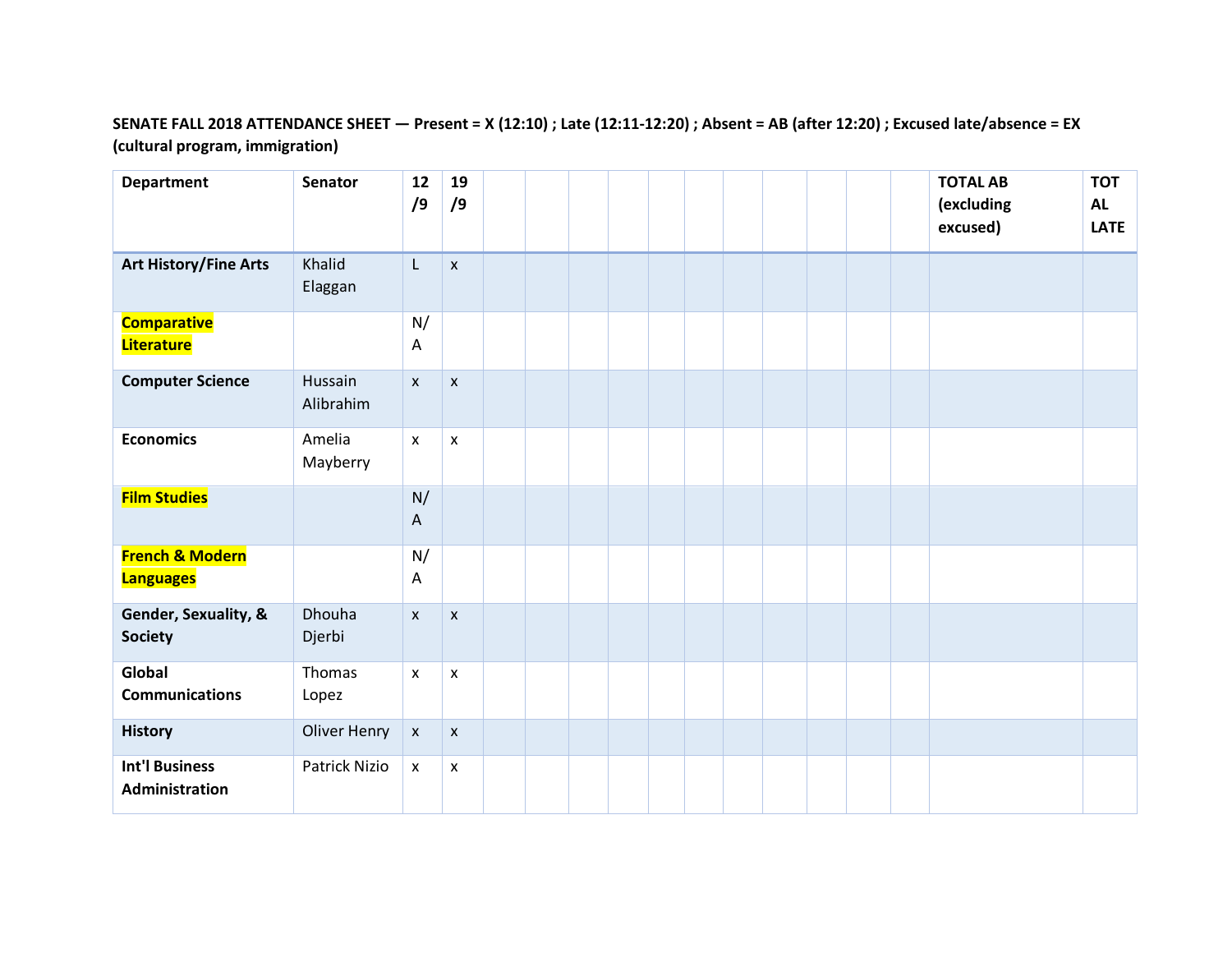| Int'l & Comparative<br><b>Politics</b> | Kevin Shen  | $\mathsf X$                               | $\pmb{\mathsf{x}}$ |  |  |  |  |  |  |  |
|----------------------------------------|-------------|-------------------------------------------|--------------------|--|--|--|--|--|--|--|
| <b>Philosophy</b>                      |             | $\mathsf{N}/% \mathsf{N}$<br>$\mathsf A$  |                    |  |  |  |  |  |  |  |
| Psychology                             | Frances Eby | $\mathsf{X}$                              | $\pmb{\mathsf{x}}$ |  |  |  |  |  |  |  |
| <b>Freshman</b>                        |             | N/<br>$\mathsf A$                         |                    |  |  |  |  |  |  |  |
| <b>Sophomore</b>                       |             | $\mathsf{N}/% \mathsf{N}$<br>$\mathsf A$  |                    |  |  |  |  |  |  |  |
| <b>Junior</b>                          |             | $\mathsf{N}/% \mathsf{N}$<br>$\mathsf{A}$ |                    |  |  |  |  |  |  |  |
| <b>Senior</b>                          |             | N/<br>$\mathsf A$                         |                    |  |  |  |  |  |  |  |
| <b>Visiting</b>                        |             | $\mathsf{N}/% \mathsf{N}$<br>$\mathsf A$  |                    |  |  |  |  |  |  |  |
| <b>Graduate Rep</b>                    |             | $\mathsf{N}/% \mathsf{N}$<br>$\mathsf A$  |                    |  |  |  |  |  |  |  |
|                                        |             |                                           |                    |  |  |  |  |  |  |  |
|                                        |             |                                           |                    |  |  |  |  |  |  |  |
|                                        |             |                                           |                    |  |  |  |  |  |  |  |